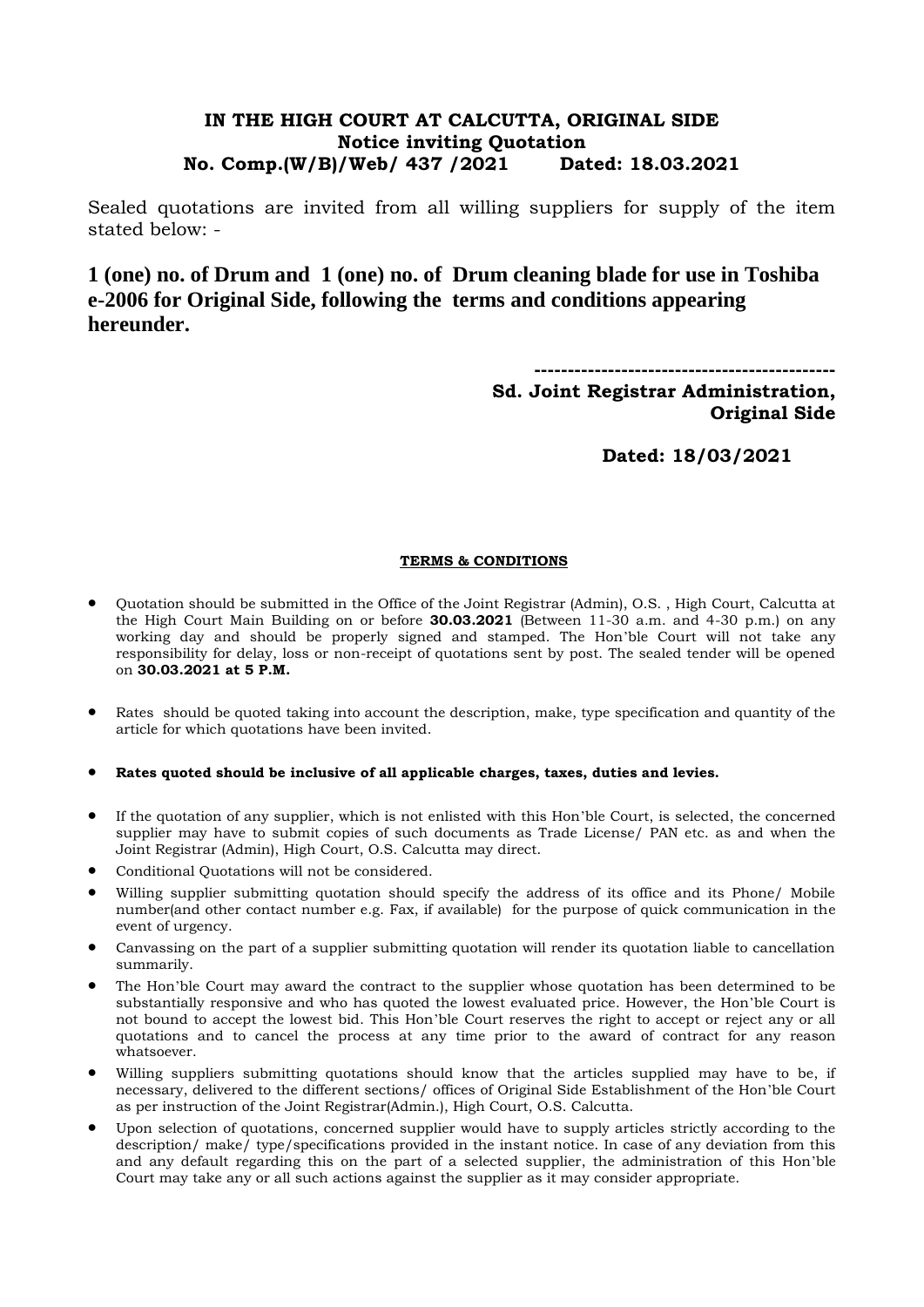### **IN THE HIGH COURT AT CALCUTTA, ORIGINAL SIDE Notice inviting Quotation No. Comp.(W/B)/Web/ 438 /2021 Dated: 18.03.2021**

Sealed quotations are invited from all willing suppliers for supply of the item stated below: -

**1 (one) no. of Heater Roller and 1 (one) no. of Heater Gear for use in Toshiba e-2006 for Original Side, following the terms and conditions appearing hereunder.**

**---------------------------------------------**

## **Sd. Joint Registrar Administration, Original Side**

**Dated: 18/03/2021**

### **TERMS & CONDITIONS**

- Quotation should be submitted in the Office of the Joint Registrar (Admin), O.S. , High Court, Calcutta at the High Court Main Building on or before **30.03.2021** (Between 11-30 a.m. and 4-30 p.m.) on any working day and should be properly signed and stamped. The Hon'ble Court will not take any responsibility for delay, loss or non-receipt of quotations sent by post. The sealed tender will be opened on **30.03.2021 at 5 P.M.**
- Rates should be quoted taking into account the description, make, type specification and quantity of the article for which quotations have been invited.

#### **Rates quoted should be inclusive of all applicable charges, taxes, duties and levies.**

- If the quotation of any supplier, which is not enlisted with this Hon'ble Court, is selected, the concerned supplier may have to submit copies of such documents as Trade License/ PAN etc. as and when the Joint Registrar (Admin), High Court, O.S. Calcutta may direct.
- Conditional Quotations will not be considered.
- Willing supplier submitting quotation should specify the address of its office and its Phone/ Mobile number(and other contact number e.g. Fax, if available) for the purpose of quick communication in the event of urgency.
- Canvassing on the part of a supplier submitting quotation will render its quotation liable to cancellation summarily.
- The Hon'ble Court may award the contract to the supplier whose quotation has been determined to be substantially responsive and who has quoted the lowest evaluated price. However, the Hon'ble Court is not bound to accept the lowest bid. This Hon'ble Court reserves the right to accept or reject any or all quotations and to cancel the process at any time prior to the award of contract for any reason whatsoever.
- Willing suppliers submitting quotations should know that the articles supplied may have to be, if necessary, delivered to the different sections/ offices of Original Side Establishment of the Hon'ble Court as per instruction of the Joint Registrar(Admin.), High Court, O.S. Calcutta.
- Upon selection of quotations, concerned supplier would have to supply articles strictly according to the description/ make/ type/specifications provided in the instant notice. In case of any deviation from this and any default regarding this on the part of a selected supplier, the administration of this Hon'ble Court may take any or all such actions against the supplier as it may consider appropriate.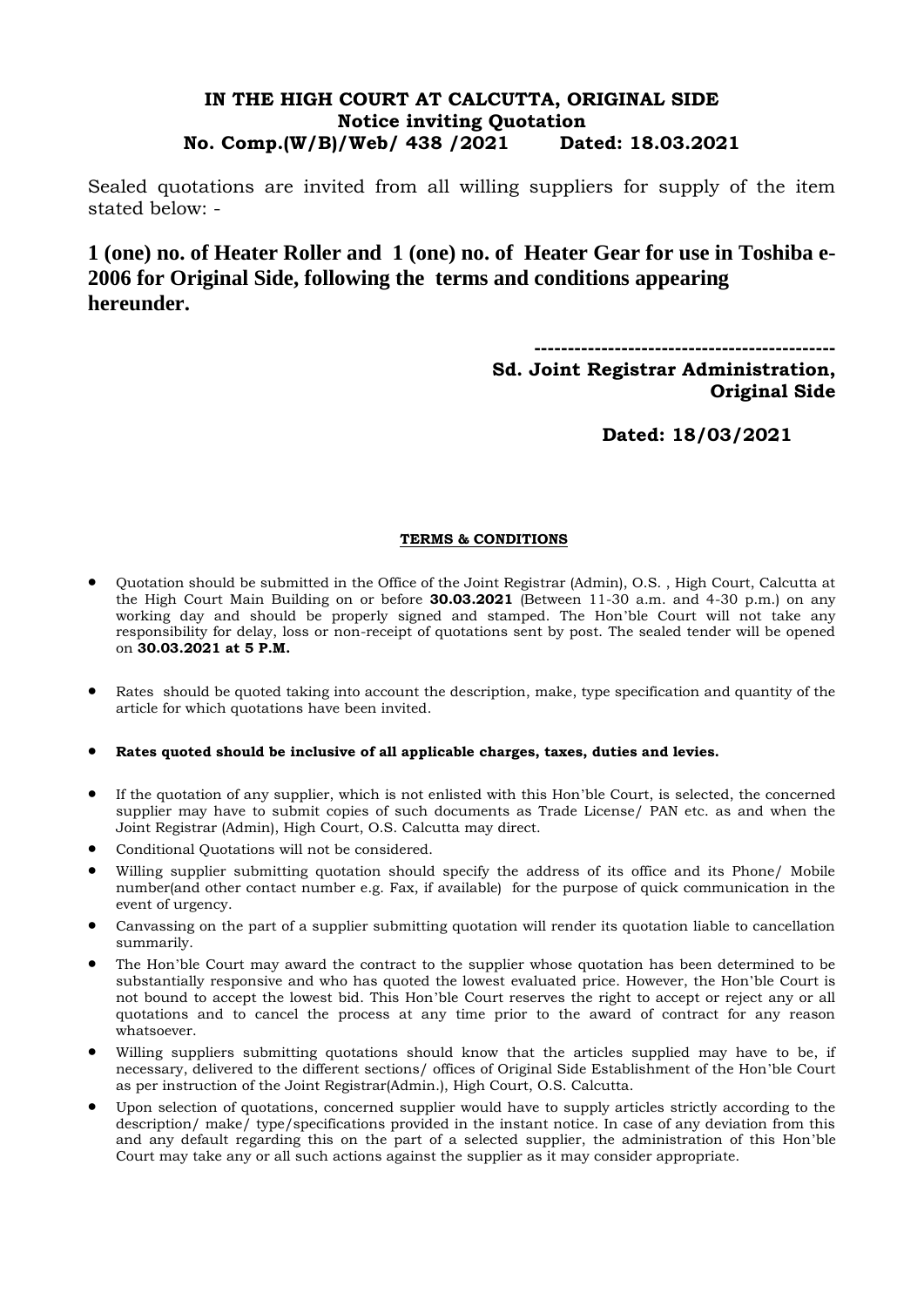### **IN THE HIGH COURT AT CALCUTTA, ORIGINAL SIDE Notice inviting Quotation No. Comp.(W/B)/Web/ 439 /2021 Dated: 18.03.2021**

Sealed quotations are invited from all willing suppliers for supply of the item stated below: -

**1 (one) no. of Drum and 1 (one) no. of Drum cleaning blade for use in Toshiba e-2006 for Original Side, following the terms and conditions appearing hereunder.**

**---------------------------------------------**

**Sd. Joint Registrar Administration, Original Side** 

**Dated: 18/03/2021**

#### **TERMS & CONDITIONS**

- Quotation should be submitted in the Office of the Joint Registrar (Admin), O.S. , High Court, Calcutta at the High Court Main Building on or before **30.03.2021** (Between 11-30 a.m. and 4-30 p.m.) on any working day and should be properly signed and stamped. The Hon'ble Court will not take any responsibility for delay, loss or non-receipt of quotations sent by post. The sealed tender will be opened on **30.03.2021 at 5 P.M.**
- Rates should be quoted taking into account the description, make, type specification and quantity of the article for which quotations have been invited.

**Rates quoted should be inclusive of all applicable charges, taxes, duties and levies.**

- If the quotation of any supplier, which is not enlisted with this Hon'ble Court, is selected, the concerned supplier may have to submit copies of such documents as Trade License/ PAN etc. as and when the Joint Registrar (Admin), High Court, O.S. Calcutta may direct.
- Conditional Quotations will not be considered.
- Willing supplier submitting quotation should specify the address of its office and its Phone/ Mobile number(and other contact number e.g. Fax, if available) for the purpose of quick communication in the event of urgency.
- Canvassing on the part of a supplier submitting quotation will render its quotation liable to cancellation summarily.
- The Hon'ble Court may award the contract to the supplier whose quotation has been determined to be substantially responsive and who has quoted the lowest evaluated price. However, the Hon'ble Court is not bound to accept the lowest bid. This Hon'ble Court reserves the right to accept or reject any or all quotations and to cancel the process at any time prior to the award of contract for any reason whatsoever.
- Willing suppliers submitting quotations should know that the articles supplied may have to be, if necessary, delivered to the different sections/ offices of Original Side Establishment of the Hon'ble Court as per instruction of the Joint Registrar(Admin.), High Court, O.S. Calcutta.
- Upon selection of quotations, concerned supplier would have to supply articles strictly according to the description/ make/ type/specifications provided in the instant notice. In case of any deviation from this and any default regarding this on the part of a selected supplier, the administration of this Hon'ble Court may take any or all such actions against the supplier as it may consider appropriate.

# **IN THE HIGH COURT AT CALCUTTA, ORIGINAL SIDE**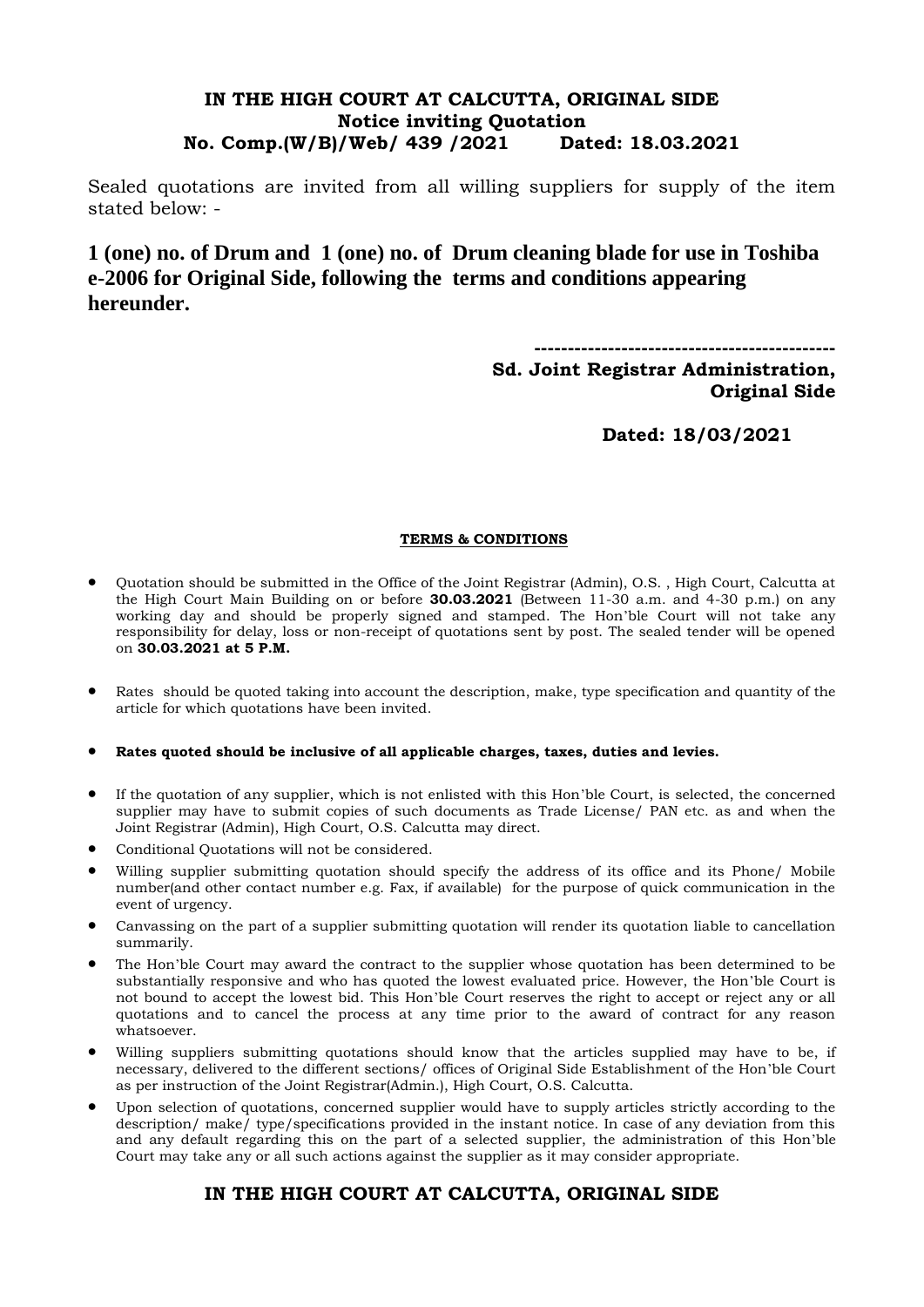### **Notice inviting Quotation No. Comp.(W/B)/Web/ 442 /2021 Dated: 18.03.2021**

Sealed quotations are invited from all willing suppliers for supply of the item stated below: -

**2 (two) Nos. of Multifunctional Photocopier cum High Speed Scanner along with three years warranty from Manufacturer or Authorized Dealer/ Partner, for Original Side, following the specifications, terms and conditions appearing hereunder.**

**---------------------------------------------**

**Sd. Joint Registrar Administration, Original Side** 

**Dated: 18.03.2021**

Specifications:

- Copy/print speed: 20 pages/min.
- Paper weight:  $52$  to  $216$  gsm.
- Bypass/ tray capacity: 100 sheets.
- Maximum original size: 297mm x 432mm.
- RAM: min 256MB.
- Duplex automatic (standard).
- Monthly duty cycle: 30000 pages.
- Machine life: 500000/5 years.
- Warranty: 3 years.
- No LAN required.

#### **TERMS & CONDITIONS**

- Quotation should be submitted in the Office of the Joint Registrar (Admin), O.S. , High Court, Calcutta at the High Court Main Building on or before **30.03.2021**(Between 11-30 a.m. and 4-30 p.m.) on any working day and should be properly signed and stamped. The Hon'ble Court will not take any responsibility for delay, loss or non-receipt of quotations sent by post. The sealed tender will be opened on **30.03.2021 at 5 P.M.**
- Rates should be quoted taking into account the description, make, type specification and quantity of the article for which quotations have been invited.

#### **Rates quoted should be inclusive of all applicable charges, taxes, duties and levies.**

If the quotation of any supplier, which is not enlisted with this Hon'ble Court, is selected, the concerned